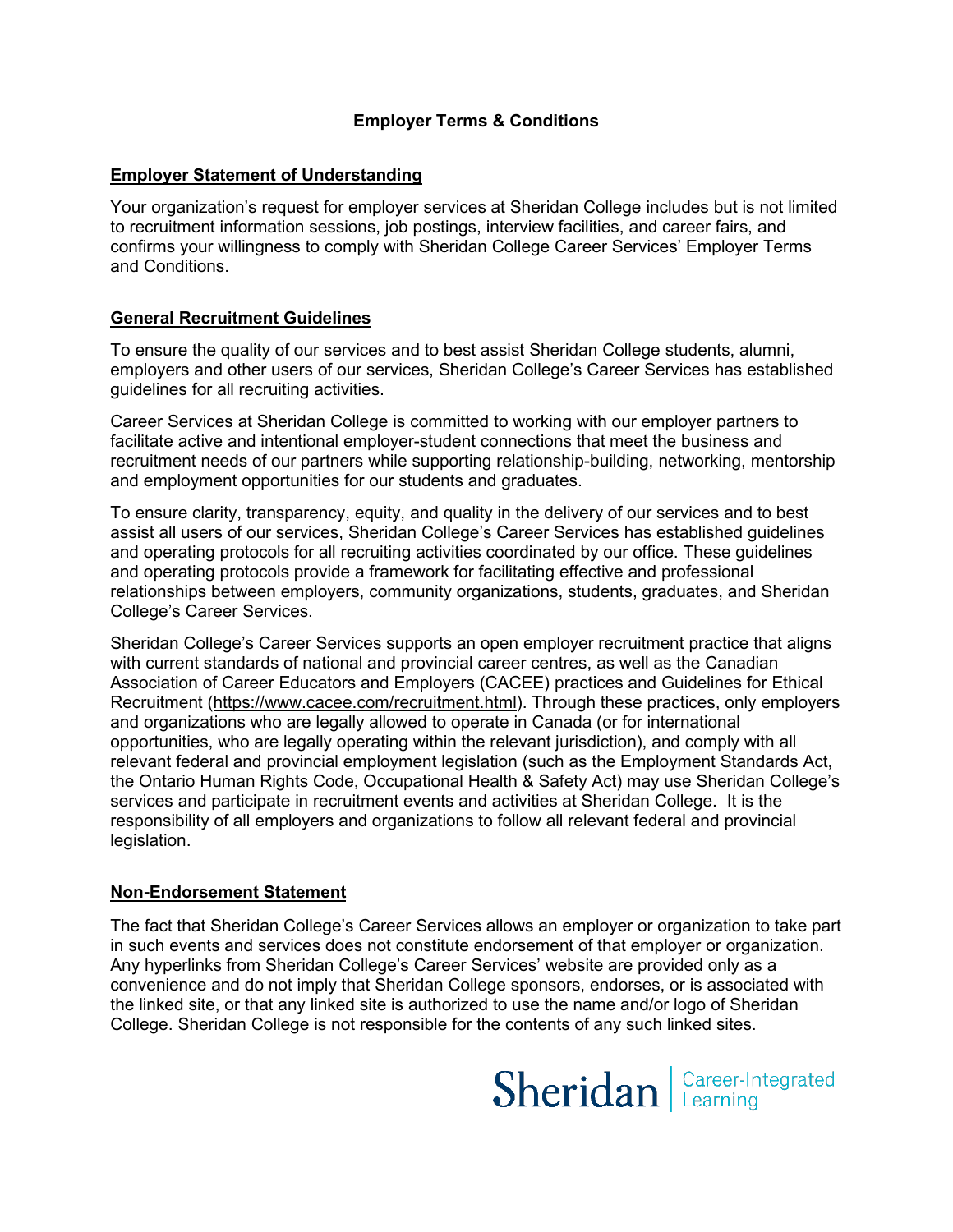## **Behaviour Standards Agreement**

 participating in any of our events and/or services based on complaints and/or behaviour that is contrary to our employer recruitment guidelines and operating protocols. Sheridan College's Career Services reserves the right to determine which organizations will be invited to participate in career events sessions and activities, which postings will be approved for listing in the online job posting service, and to ban or suspend an employer/recruiter from

 Employers should be aware of employment standards and practices consistent in Ontario, such as the following:

- Ontario Employment Standards Act
- Ontario Ministry of Labour Guidelines
- Ontario Human Rights Code
- Ontario Occupational Health & Safety Act

Employer should avoid misleading practices and inappropriate behaviour, which includes but is not limited to:

- suspected fraudulent activity,
- harassment, inappropriate activity,
- misrepresentation of an organization,
- or other activities in violation of legal and policy requirements.

 Sheridan College reserves the right to ban or suspend an employer or organization from participating in events and/or services if they are deemed to engage in such behaviour.

 It is not the role of Sheridan College's Career Services to monitor the recruiting or operational practices of companies; however, Sheridan College's Career Services will investigate any situation upon receipt of a student complaint regarding specific recruitment practices or treatment of students and refer the matter accordingly.

# **Use of the Sheridan College's Sheridan Works! Job Board**

 **Sheridan Works!**, our online job board platform, which is open to both alumni, as well as current Sheridan College's Career Services directs employers to post their available opportunities to Sheridan College students in degree, diploma, or certificate programs. Full position details can be submitted via the online submission form [here.](https://sheridanworks.sheridancollege.ca/home.htm)

 If submitted correctly, the employer will receive an auto-generated e-mail confirmation that the opportunity has been received. Within five (5) business days, the opportunity will be reviewed by Sheridan College's Career Services, and upon approval, the position(s) will be posted.

#### **process with Sheridan College's Career Services staff. Staff may decline or suspend job All postings submitted to Sheridan College's job board undergo a two-step approval postings for the following reasons:**

- Required information as mentioned above (e.g. thorough job description, required qualifications, etc.) is missing.
- email address which does not align with the company's web domain. • An employer is using a generic email address such as Gmail, Hotmail, etc. or another

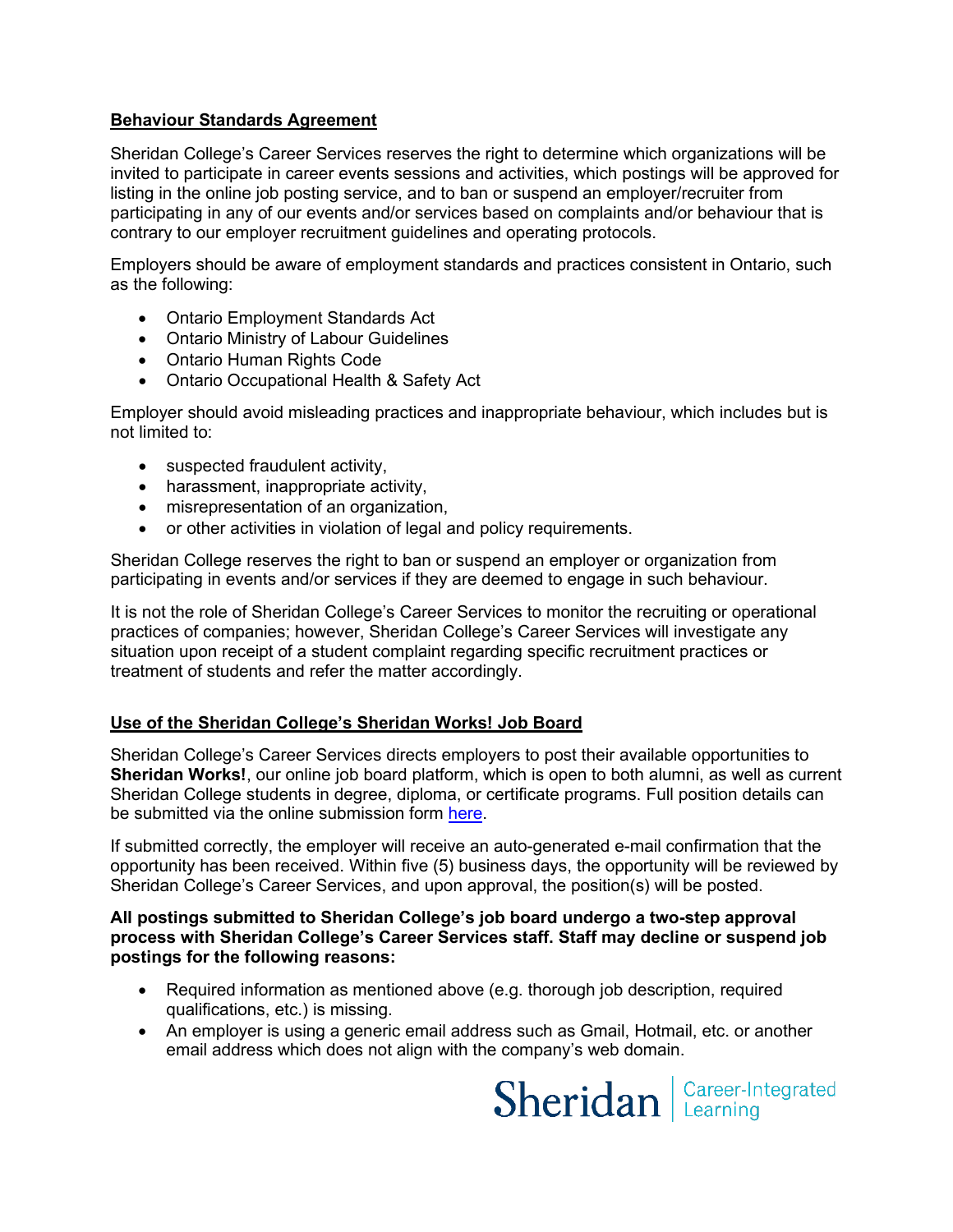- It is in violation of provincial or federal laws.
- The student is being asked to participate in academic dishonesty (e.g. selling course notes or examinations).
- It involves work that is pyramid-type or multi-level marketing (MLM) in nature, or work for organizations that are pyramid-type or multi-level marketing (MLM) in structure.
- It requires the purchase of a service/product, a monetary deposit, a donation, investment, or payment of application fees as part of the job application process or as a condition of employment.
- • It involves no pay or reduced pay for training (with the exception for registered non-profit and charitable organizations).
- company for which they are recruiting (disclosure of the company name will not be • It is from a third-party recruiter that is unable or unwilling to disclose the name of the released to applicants unless authorized by the third-party recruiter).
- It involves the unsolicited door-to-door sales of products or services.
- An organization is requesting money in the form of application fees, donations, or investments as part of the job process. Exceptions may be made for international programs such as teaching abroad, provided that the fees are clearly outlined in the job posting.
- The employer has been repeatedly linked to dishonest practices or student complaints.
- The employer has previously contravened CACEE or Sheridan College Career Services' Employer Terms & Conditions or ethical recruitment guidelines.

 At the discretion of staff, Sheridan College's Career Services reserves the right to decline or suspend job postings on a case-by-case basis, or to remove any posting that is deemed inappropriate for Sheridan College students and graduates.

# **Third Party Recruiters**

CACEE defines third party recruiters as "agencies, organizations or individuals recruiting students for employment opportunities with other organizations."

 for whom any position is posted. This information will be held in confidence and will not be employer without the third-party recruiter's knowledge. Should the third-party recruiter object to Third party recruiters will be required to identify to Sheridan College's Career Services the client released to candidates unless authorized by the third-party recruiter. Should the third-party recruiter be unable or unwilling to provide the name of the employer or client, the position will not be advertised. Sheridan College's Career Services reserves the right to verify information pertaining to the listing directly with the employer. No contact will be made directly with the this procedure, the position will not be accepted for listing.

 not be held in the files of the third-party recruiter for later referral to other positions unless Candidates' resumes collected for positions through Sheridan College's Career Services must authorized by the candidate.

# Sheridan | Career-Integrated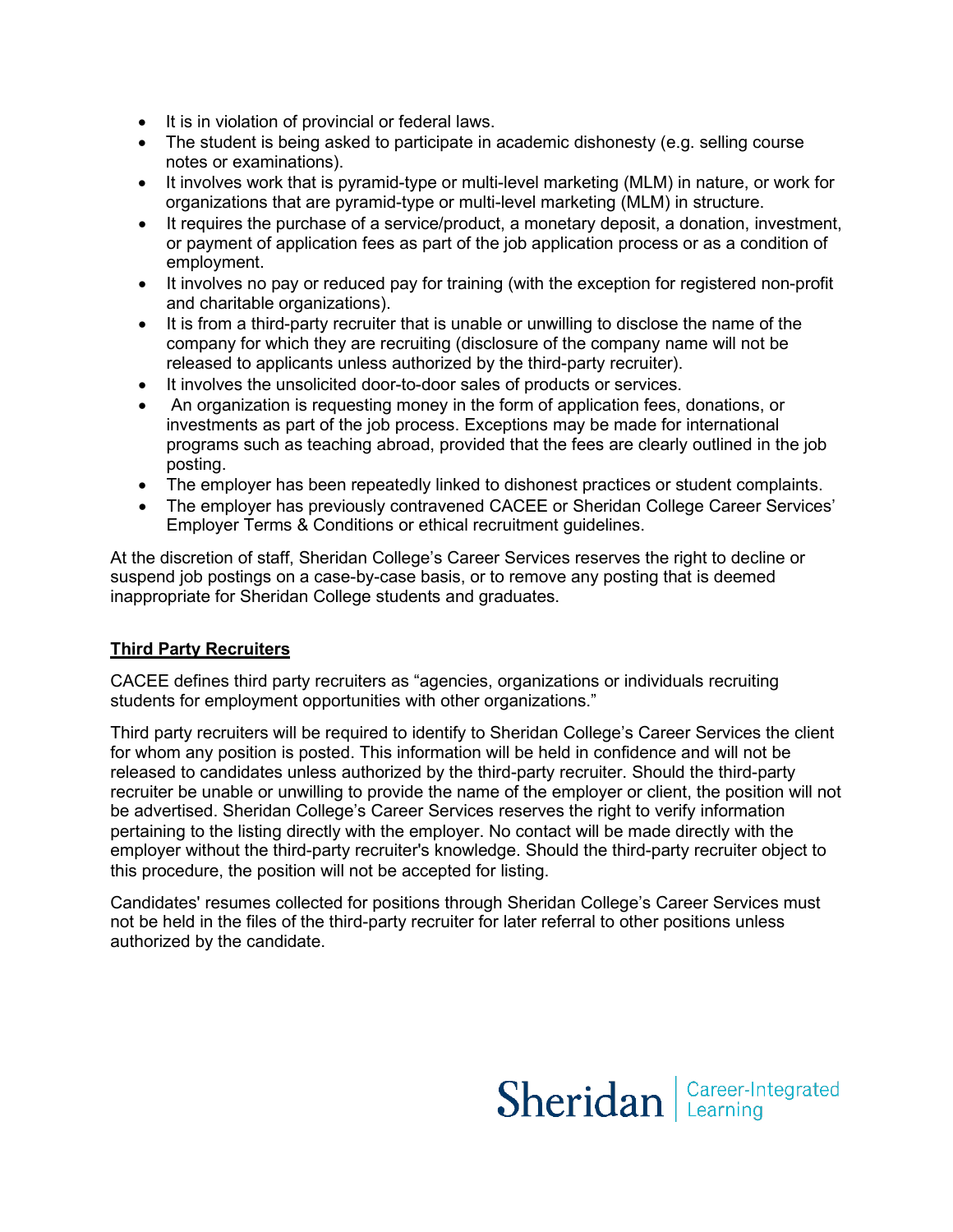# **Entrepreneurial/Franchise Opportunities**

Entrepreneurial opportunities may be publicized to students. These opportunities usually involve one or more of the following characteristics:

- Offer no salary but instead, offer students the opportunity to run their own businesses or franchises
- Offer compensation that is based mostly on commission rather than a salary
- • Require the payment of "up front" fees for training and/or materials to enable the student to
	- start-up their own business
- • Charge the students penalties or fees for services if the franchisee decides to leave the program

 such as licensing, administration, or similar fees, requested from applicants, must be indicated in employment contract to keep on file for students to read. Sheridan College's Career Services wants to assist students in making an informed decision. For these opportunities to be posted on Sheridan College's job board, all the initial investments, the job posting. Sheridan College's Career Services reserves the right to request a copy of the

# **Career Fairs**

 Sheridan College's Career Services asks that all employers who are interested in showcasing their organizations and employment opportunities at an on-campus career fair make note of the following:

## *Registration & Approval Process*

- Registration for a career fair will be accepted on a first-come first-served basis through the online registration form on the event website.
- Registration for a career fair is contingent upon an organization being in good financial standing with Sheridan College (i.e. no unpaid invoices or outstanding balances).
- they will be placed on the career fair floor plan will be made by Sheridan College's • The determination of which employers will be approved to attend a career fair and where Career Services.
- • After an employer has submitted their career fair registration form, it may take up to seven (7) business days for Sheridan College's Career Services to review and approve employer/exhibitor with details on how to submit payment for the career fair registration the employer's registration. Once approved, an email confirmation will be sent to the fee. Registration fee payment is to be made on or prior to the event date.
- Services reserves the right to determine if entrepreneurial organizations are invited to host information sessions and participate in career fairs. • At career fairs, booth space for employers offering entrepreneurial opportunities may be limited and granted on a first come first served basis. Sheridan College's Career

Sheridan | Career-Integrated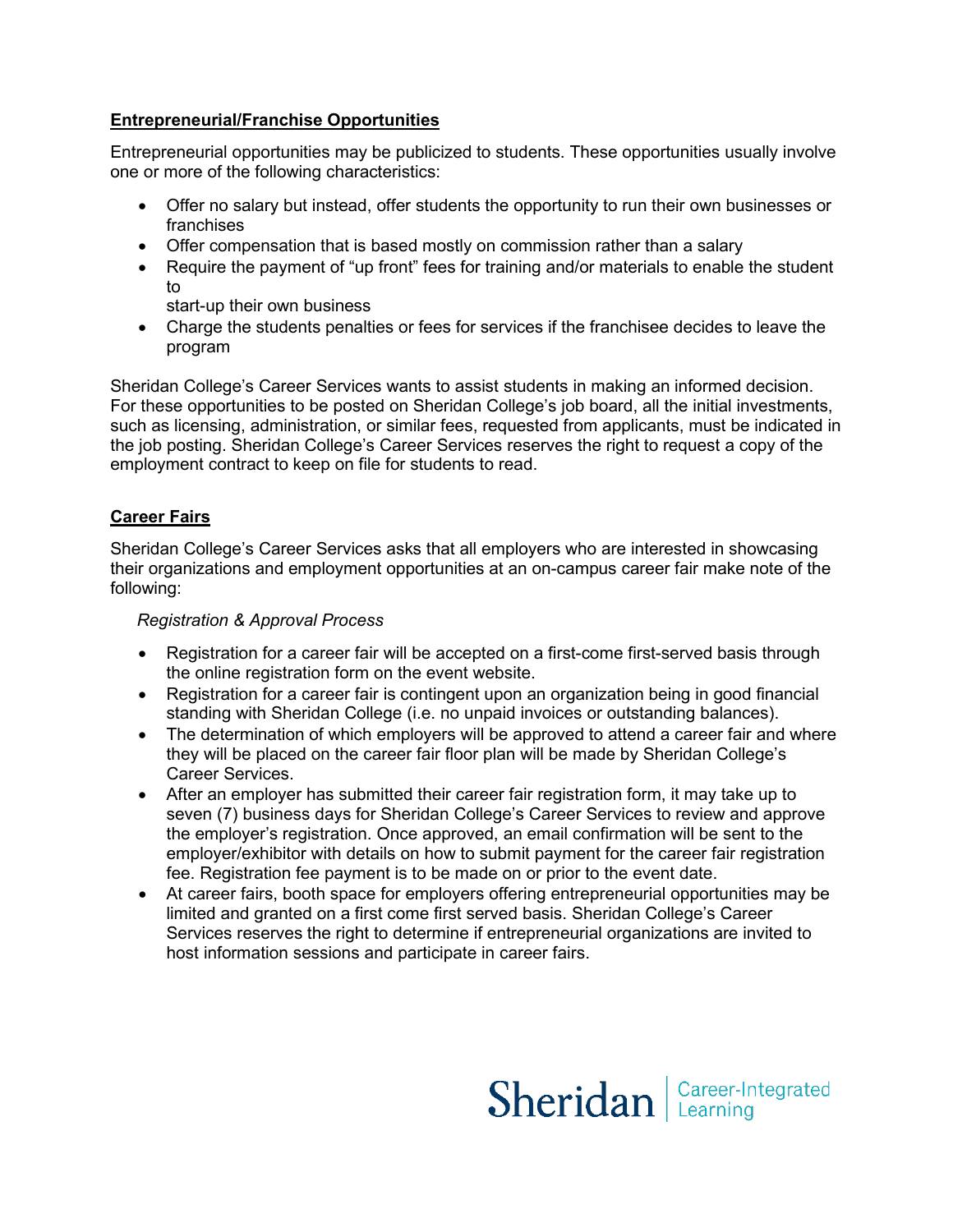## *Cancellations & No-Shows*

- • Sheridan College's Career Services reserves the right to cancel a career fair based on refund. extenuating circumstances such as severe weather conditions or a college-wide labour dispute. In the case of event cancellation, registered employers who have submitted a payment for the event registration fee at the time of cancellation will be offered a full
- cancel in writing one (1) to ten (10) business days in advance of the fair but after their • Employers who register for a career fair and cancel in writing eleven (11) business days or more before the date will incur no costs; employers who register for a career fair and registration has been approved and confirmed will be charged a \$50 administration fee; employers who fail to attend a career fair for which they registered and were approved/confirmed will incur the full cost of the registration fee.

#### *Expectations of Employers*

- While employers may promote their organizational brand, the promotion, advertising, or sale of other services and/or products for commercial or revenue-generating purposes is prohibited.
- • All employers are expected to arrive before the scheduled start time of the event and to remain at the event until the scheduled end time.

#### **Multilevel Marketing**

 Multi-level marketing (MLM) will be defined as a marketing strategy in which the sales force is salespeople that they recruit. This type of strategy can also be called pyramid selling, network compensated not only for sales they personally generate, but also for the sales of the other marketing, and referral marketing.

 Any type of posting that resembles a multi-level marketing position, or any type of work that takes after a pyramid like structure will not be accepted for listing on the Sheridan College's job board or for on-campus recruitment initiatives.

## **Classroom Visits**

 Organizations may not conduct recruitment presentations or distribute materials in classrooms reserves the right to restrict recruitment activity at Sheridan College for failure to abide by this without an explicit invitation by the course instructor. Sheridan College's Career Services policy.

## **Other On-Campus Recruitment Activities**

 Sheridan College's Career Services asks that all employers who are interested in meeting and engaging with students and/or graduates on-campus observe the following:

• At least two (2) weeks' notice prior to the date of an employer's proposed on-campus recruitment event or activity is required to allow sufficient time for Sheridan College's Career Services to make the necessary arrangements and adequately promote the event or activity to students or graduates.